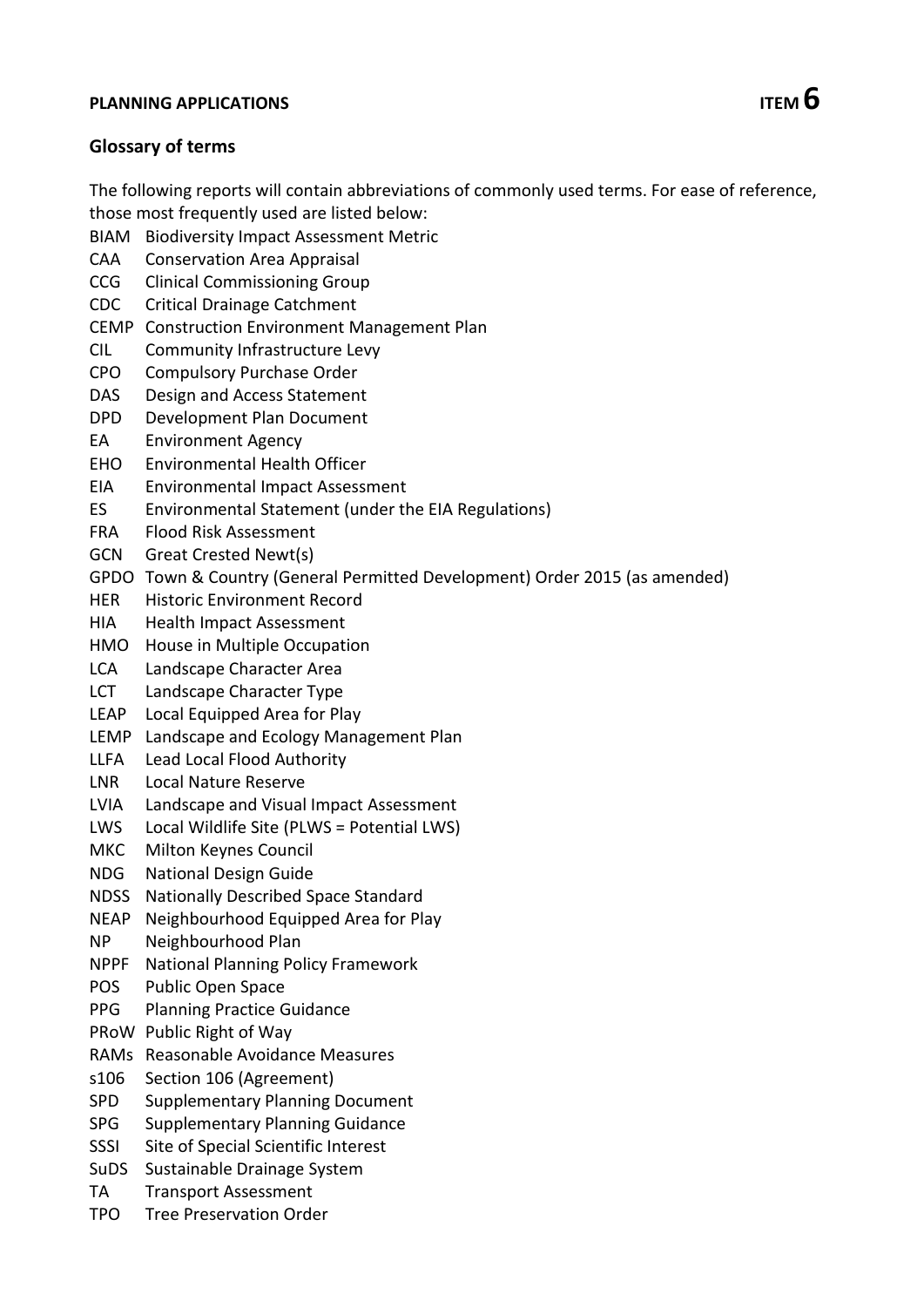## **Application types and scope of discussion/decision**

### **Outline applications**

These establish [the principle of development,](https://www.gov.uk/guidance/making-an-application#outline-planning-permission) with details reserved for later consideration. The 'reserved matters' cover (1) the means of access; (2) the layout of features; (3) the scale of buildings; (4) the appearance of buildings and spaces; and (5) the landscaping of the site. Outline applications can be made with all matters reserved, or with up to 4 matters to be considered. Most common is for access to be considered.

Assessment should establish whether a satisfactory form of development could be advanced at the reserved matters stage. The consideration of flood risk and drainage, likely effect on biodiversity and heritage assets, impacts on existing infrastructure, and housing tenure are all relevant considerations. Conditions and/or planning obligations can be used, including to set parameters for the reserved matters, but conditions duplicating detail required by the reserved matters should not be attached.

### **Reserved matters applications**

Submitted subsequent to an outline permission, these seek approval of one or more of [the reserved](https://www.gov.uk/guidance/making-an-application#approval-of-reserved-matters)  [matters.](https://www.gov.uk/guidance/making-an-application#approval-of-reserved-matters) A reserved matter can also be considered in part. Where the matter has already been considered in full at the outline stage, a reserved matters application cannot vary that detail, nor can the principle of development or other issues be reconsidered (e.g. impact on existing infrastructure). Separate applications can be submitted for each reserved matter.

### **Full applications**

These establish [the principle and detail of a development.](https://www.gov.uk/guidance/making-an-application#full-planning-permission) They also cover householder extensions and changes of use. Much of the above guidance applies. Conditions and/or planning obligations can be used to mitigate impacts, secure finer detail (e.g. facing materials) and control long-term use (e.g. by limiting permitted development rights).

### **Listed Building Consent** (LBC)

For when work to listed buildings is proposed. Consideration is limited to the effect on the desirability of preserving the listed building or its setting (or any features of special architectural or historic interest which it possesses). Other considerations, such as the effect on highway safety, are not relevant.

### **Variation/removal of conditions** (including minor material [amendments\)](https://www.gov.uk/guidance/flexible-options-for-planning-permissions)

These applications seek to vary the wording of, or remove, one or more conditions attached to a permission or consent. Minor material amendments usually seek to vary the condition listing the approved plans. Assessment must be confined to the subject matter of the condition(s) and cannot be used to reassess the principle of development.

An approval results in a fresh permission, separate to the original permission. The decision notice will carry all other conditions which remain relevant, adjusted to reflect any progress on site and whether prior approval requirements have been satisfied. Planning obligations need to be 'carried forward' through a revised or existing section 106 agreement.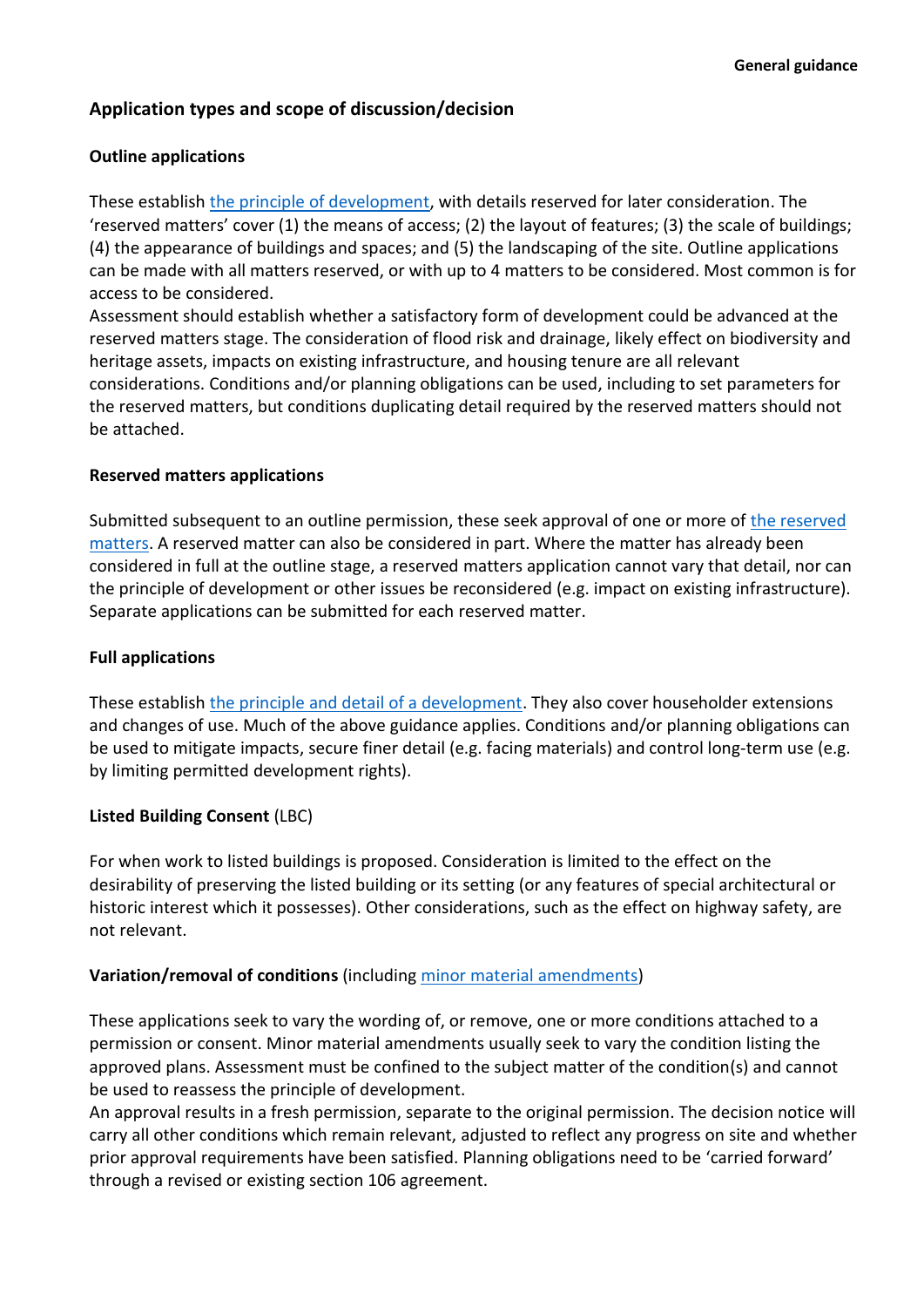#### **Advertisement consent**

Applications must be considered with respect to [visual amenity and public](https://www.gov.uk/guidance/advertisements) safety. These applications do not have to be made in conjunction with a 'host' application, such as a new shopfront.

#### **Prior notification** and **Prior approval**

The Town and Country Planning (General Permitted Development) Order 2015 ('the GPDO') grants permission for various works and changes of use, subject to a [prior notification or prior approval.](https://www.gov.uk/guidance/when-is-permission-required#permitted-development) Prior notifications are normally limited to agricultural or forestry development or demolition of nonheritage buildings. A limited period exists for the Council to require the submission of specific detail, such as proposed materials.

For prior approvals, a range of building works and changes of use benefit from the 'in principle' permission and the Council is limited to considering certain, specified impacts. The Council may also consider whether the proposal complies with criteria set out in the GPDO.

#### **Tree works**

Permission is required for [works affecting](https://www.gov.uk/guidance/tree-preservation-orders-and-trees-in-conservation-areas) trees protected under a Tree Preservation Order (TPO). These are assessed against the amenity value of the tree(s) and whether it is in the best interests of the health of the tree(s). This consideration can occasionally include heritage or biodiversity issues. Notification is also required for works to, or removal of, trees above a certain size within a conservation area.

#### **Lawful Development Certificates** (LDCs) (also known as Certificates of Lawfulness)

Used to establish if an existing or proposed development is [lawful in planning](https://www.gov.uk/guidance/lawful-development-certificates) terms. Assessment rests on whether, based on the facts of the case, the specific matter is or would be lawful. Planning merits and policies in the Development Plan are not relevant, so the impact of the development cannot be considered. If the Council is satisfied that, on the balance of probability, the appropriate tests are met, it must grant an LDC to confirm that:

- (a) an existing use, building works, or breach of a planning condition, is lawful under section 191 of the 1990 Act;
- (b) a proposed use or building works would be lawful for planning purposes under section 192; or
- (c) proposed works to a listed building would not affect its character as a building of special architectural or historic interest.

#### **Approval of details required by condition** (discharge of condition)

The scope of a decision is confined to confirming whether [the details provided are satisfactory](https://www.gov.uk/guidance/use-of-planning-conditions#discharging-and-modifying-conditions) to address the requirements of the condition. It is possible for multiple applications to be made, to allow for the phased delivery of sites, or to allow for revisions to previously approved details.

#### **Non-material amendments**

These do [not have a material effect on the development.](https://www.gov.uk/guidance/flexible-options-for-planning-permissions) This is a matter of judgement and is assessed against the original permission. As long as the effect is non-material, these applications can be used to vary the description of a development, approved plans, or introduce/vary the wording of a condition.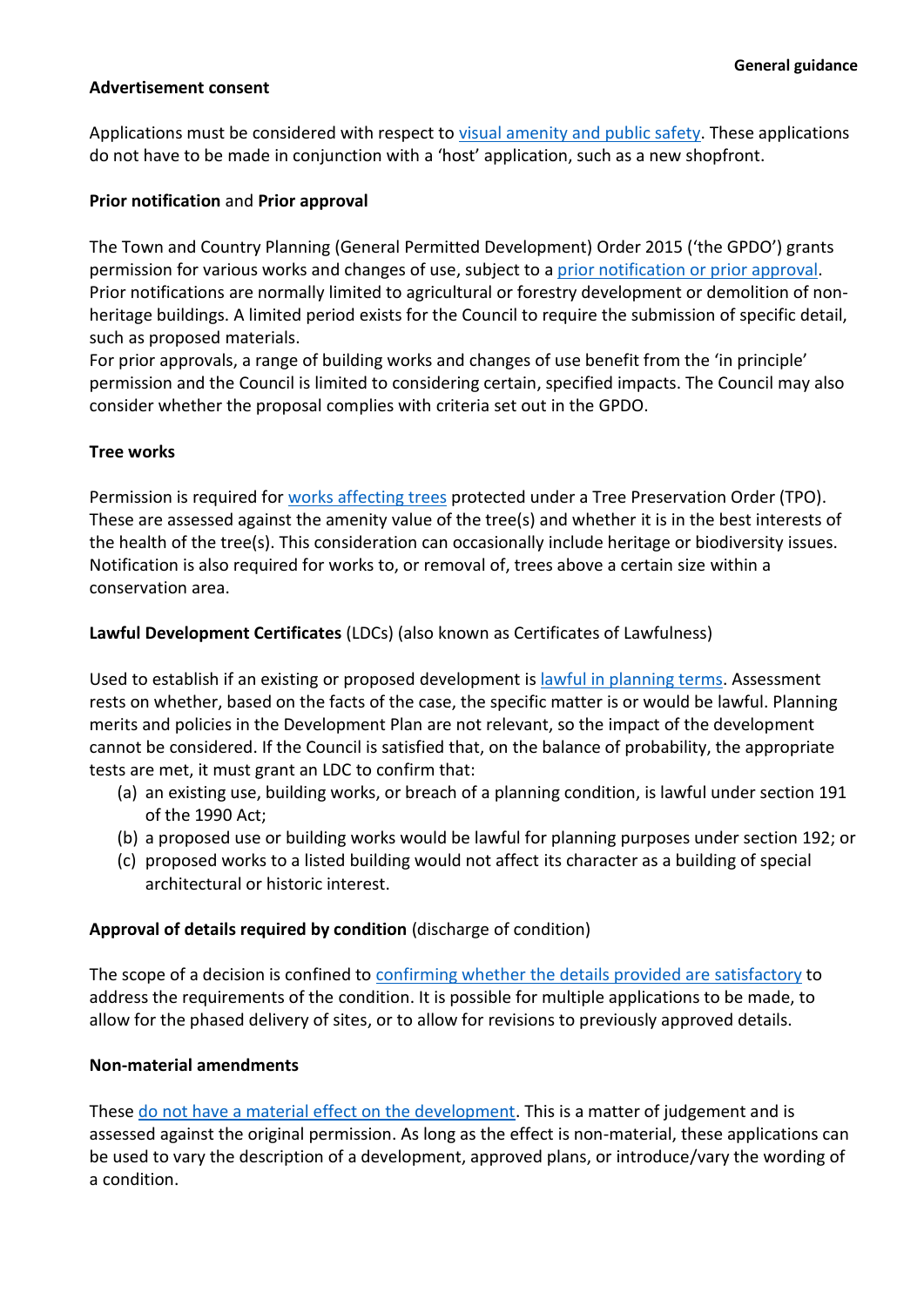## **Scale of planning applications (not applicable to prior approvals, notifications, etc.)**

### 'Major' application

- the provision of 10 or more dwellings, or, where the number of dwellings is not known (outline applications), the site has an area of 0.5 hectares or more;
- the provision of a building or buildings where the floor space to be created is 1,000 square metres or more; or
- operations or a material change of use carried out on a site of 1 hectare or more.

### 'Minor' applications

- the provision of 1 to 9 dwellings, or, where the number of dwellings is not known (outline applications), the site has an area of less than 0.5 hectares;
- the provision of a building or buildings where the floor space to be created is less than 1,000 square metres; or
- operations carried out on a site of less than 1 hectare.

### 'Other' applications

- **•** proposals for householder development (but not that covered by prior approval allowances);
- applications for consent to display advertisements;
- changes of use which do not create dwellings or fall under the 'Major' category;
- works to, or demolition of, listed buildings; or
- applications to demolish certain buildings or enclosures within a conservation area (where no replacement development is proposed or requires an application for planning permission).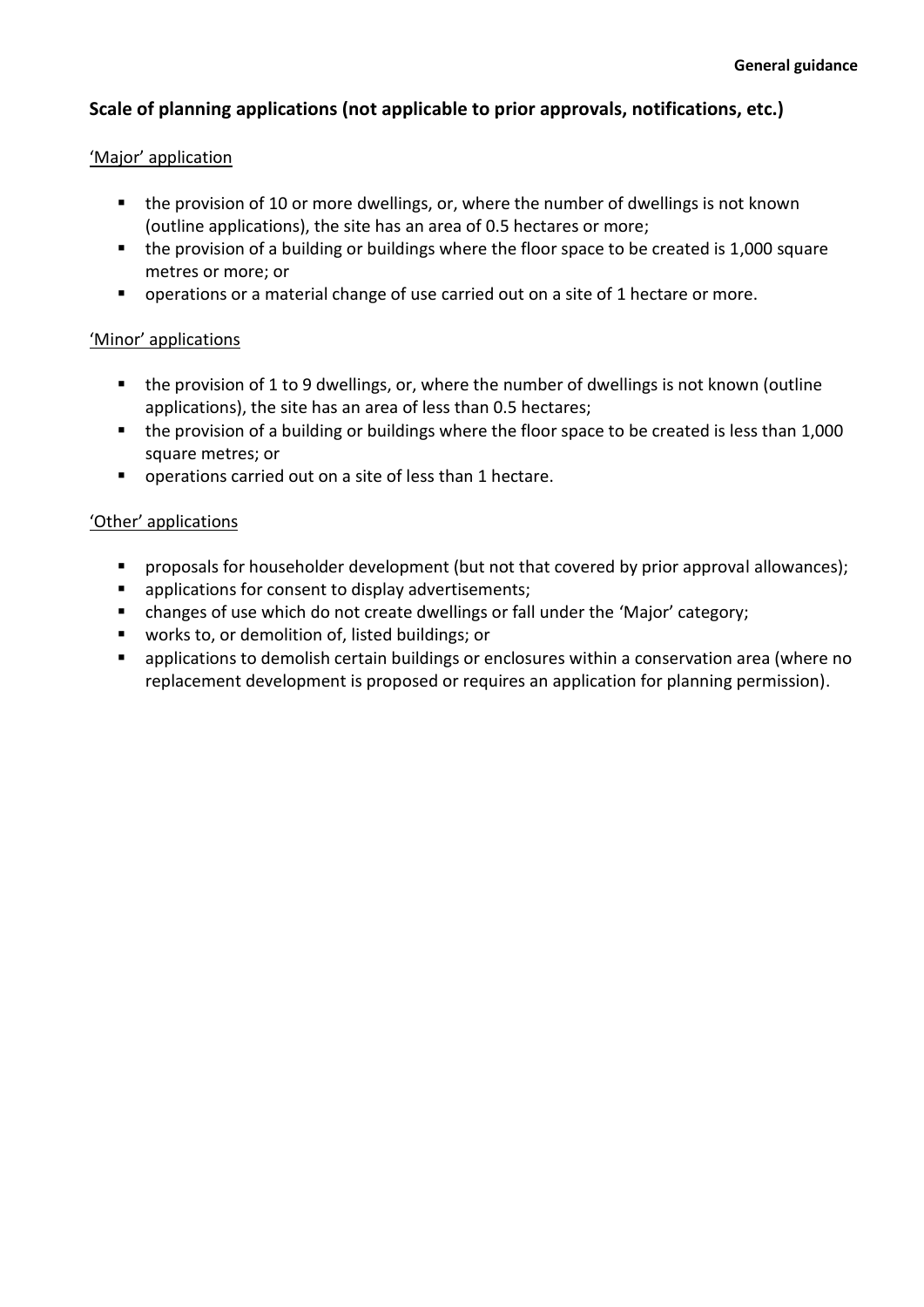#### **Use classes**

| <b>Use</b>                                                                         | <b>Before 1 Sept</b><br>2020 | <b>From 1 Sept</b><br>2020 | <b>Use</b>                                                                                              | <b>Before 1 Sept</b><br>2020 | <b>From 1 Sept</b><br>2020 |
|------------------------------------------------------------------------------------|------------------------------|----------------------------|---------------------------------------------------------------------------------------------------------|------------------------------|----------------------------|
| Shops <= 280sqm mostly selling essential<br>goods at least 1km from another shop   | A1                           | F2                         | Hotels, boarding and guest houses                                                                       | C <sub>1</sub>               | C <sub>1</sub>             |
| Shops                                                                              | A1                           | E                          | <b>Residential institutions</b>                                                                         | C <sub>2</sub>               | C <sub>2</sub>             |
| Financial and professional services                                                | A2                           |                            | Secure residential institutions                                                                         | C2a                          | C <sub>2a</sub>            |
| Restaurants and cafés                                                              | A <sub>3</sub>               | E                          | Dwellinghouses                                                                                          | C <sub>3</sub>               | C <sub>3</sub>             |
| Pub or drinking establishment                                                      | A4                           | Sui generis                | Houses in multiple occupation (for 3 to 6<br>persons)                                                   | C <sub>4</sub>               | C <sub>4</sub>             |
| Hot food takeaway                                                                  | A <sub>5</sub>               | Sui generis                | Clinics, health centres, crèches, day nurseries<br>and day centres                                      | <b>D1</b>                    | E.                         |
| Offices (not financial/professional services)                                      | B1(a)                        | Ε                          | Schools, training centres, galleries, courts,<br>museums, libraries, places of worship, public<br>halls | D <sub>1</sub>               | F1                         |
| Research and development of products or<br>processes                               | B1(b)                        | E                          | Cinemas, concert halls, bingo halls and dance<br>halls                                                  | D <sub>2</sub>               | Sui generis                |
| Industrial processes without causing<br>detriment to amenity in a residential area | B1(c)                        | E                          | Gymnasiums and indoor recreation not<br>involving motor sports or firearms                              | D <sub>2</sub>               | $\mathsf E$                |
| Industrial                                                                         | <b>B2</b>                    | <b>B2</b>                  | Hall or meeting place for the principal use of<br>the local community                                   | D <sub>2</sub>               | F <sub>2</sub>             |
| Storage or distribution                                                            | <b>B8</b>                    | <b>B8</b>                  | Swimming pools, skating rinks, and outdoor<br>recreation not involving motor sports or<br>firearms      | D <sub>2</sub>               | F <sub>2</sub>             |

**Changes of use within the same class are not development. Use classes prior to 1 September 2020 will remain relevant for certain change of use permitted development rights, until 31 July 2021. The new use classes comprise:**

**Class E (Commercial, Business and Service) Class F (Learning and non-residential institutions) Class F.2 (Local community uses)**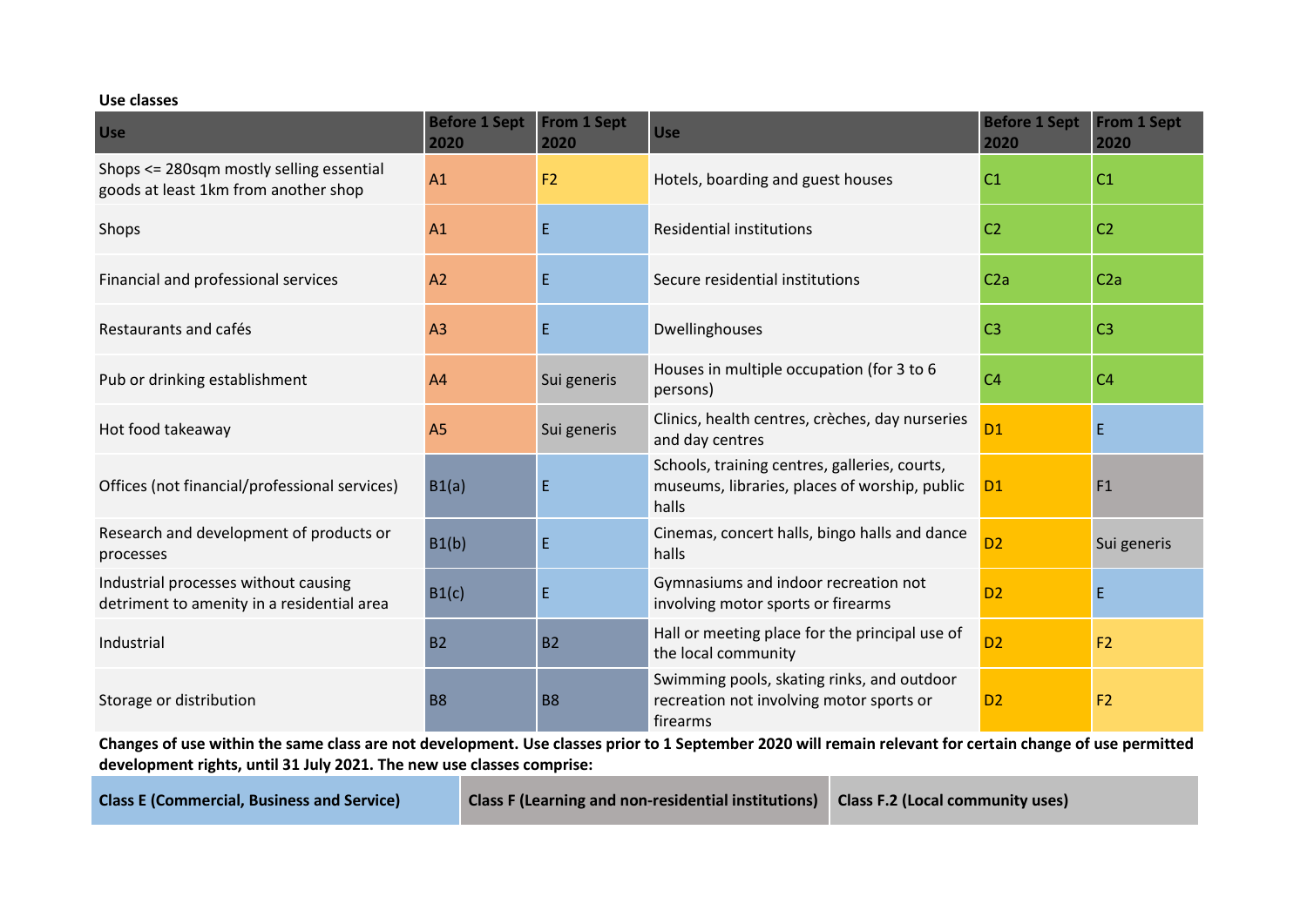### **Material planning considerations**

The Development Plan for the Borough comprises Plan:MK and, where relevant, policies of the Site Allocations Plan, Minerals Local Plan, Waste Development Plan Document and Neighbourhood Plans.

When considering an application against the Development Plan, Councillors should only take into account 'material planning considerations' when considering the comments of interested parties. The most common of these are (this is not an exhaustive list):

- National planning policy and guidance;
- **Emerging Development Plan policy;**
- Ministerial statements:
- Subordinate and other legislation, including case law;
- Previous planning decisions (including appeal decisions);
- The scope of permitted development rights in achieving the same or a similar development;
- Evidence on the capacity of local infrastructure, including schools, healthcare and highways;
- Incompatible or unacceptable uses;
- Overshadowing and overlooking/loss of privacy;
- Landscape impacts and visual amenity (but not loss of private view);
- Adequacy of parking, loading and turning space;
- **■** Highway safety;
- Noise, odour/air quality and disturbance from existing and proposed uses;
- Hazardous materials and contaminated land;
- Flood risk and surface water drainage;
- **Effect on trees, hedgerows and biodiversity;**
- Effect on heritage assets; and
- Character and appearance (including density, pattern of development, scale and landscaping (where relevant to the application)).

Depending on the type of application, only some of the matters above will be relevant.

The weight attached to material considerations is a matter of judgement. However, it is necessary to demonstrate that, in reaching a decision, all relevant matters have been considered. Generally, greater weight is attached to issues raised which are supported by substantiated or technical evidence.

Matters are sometimes raised which cannot be taken into account, these normally being:

- Perceived effect on property value;
- Business competition;
- Land ownership and restrictive covenants;
- Boundary and neighbour disputes;
- The ability to comply with other legislation, such as Building Regulations;
- Loss of a private view;
- Private disputes between neighbours; or
- The morals or intent of an applicant.